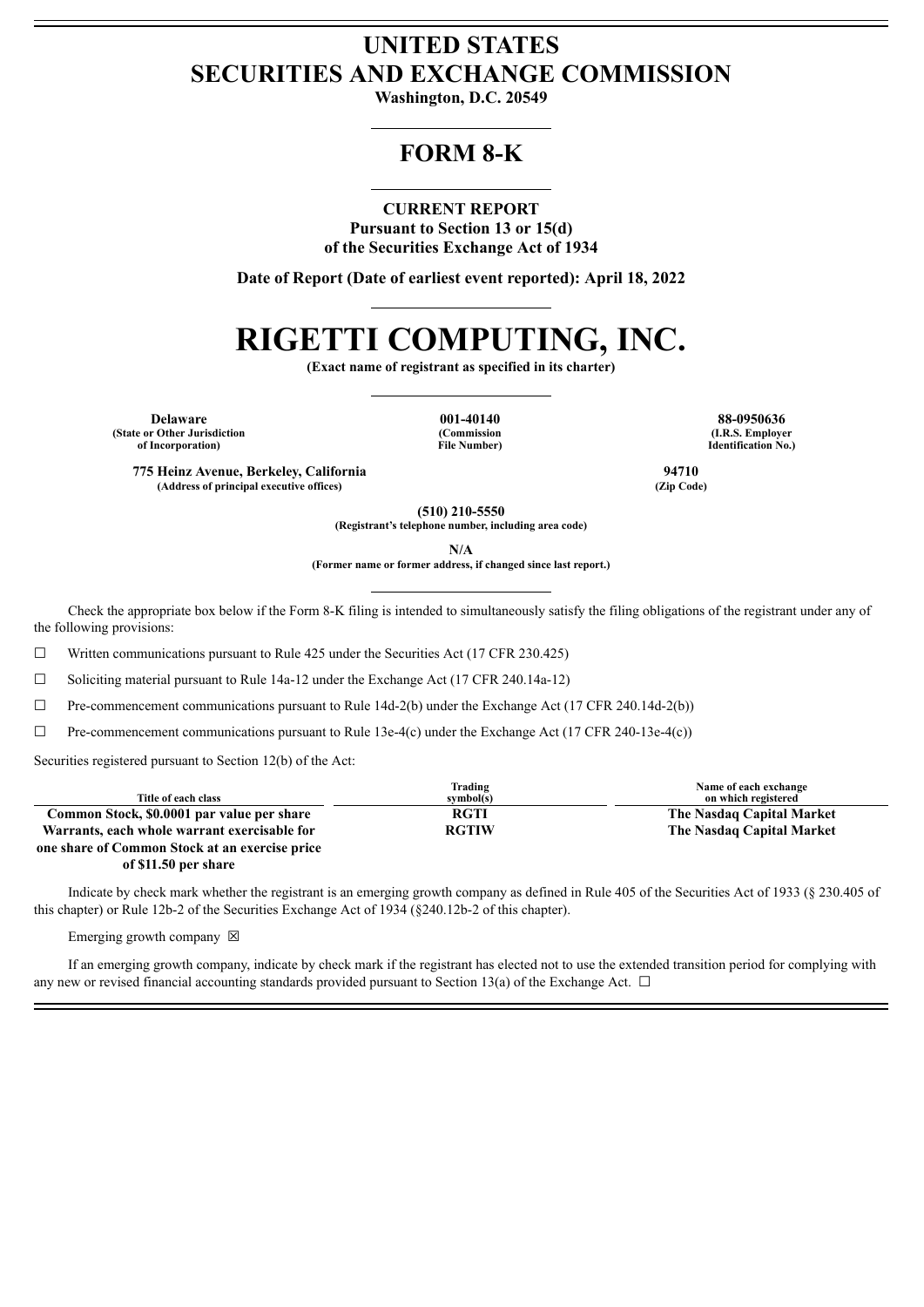#### Item 5.02. Departure of Directors or Certain Officers; Election of Directors; Appointment of Certain Officers; Compensatory **Arrangements of Certain Officers.**

On April 18, 2022, the Board of Directors of Rigetti Computing, Inc. (the "Company") terminated the employment of Taryn Naidu, the Company's Chief Operating Officer. His departure was not related to any matter regarding the Company's financial condition, reported financial results, internal controls or disclosure controls and procedures.

### **Item 7.01 Regulation FD Disclosure.**

A copy of the Company's press release announcing the departure of Mr. Naidu and other management matters is attached as Exhibit 99.1 to this Current Report on Form 8-K and is incorporated into this Item 7.01 by reference.

The information disclosed under this Item 7.01 (including Exhibit 99.1) is being furnished and shall not be deemed "filed" for purposes of Section 18 of the Securities Exchange Act of 1934, as amended, nor shall it be incorporated by reference into any registration statement or other document pursuant to the Securities Act of 1933, as amended, except as expressly set forth in such filing.

## **Item 9.01. Financial Statements and Exhibits.**

**(d) Exhibits.**

| Exhibit<br>No. | <b>Description</b>                                                                                       |
|----------------|----------------------------------------------------------------------------------------------------------|
| 99.1           | <u>Press Release issued by Rigetti Computing, Inc. dated April 19, 2022</u>                              |
| 104            | Cover Page Interactive Data File - the cover page XBRL tags are embedded within the Inline XBRL document |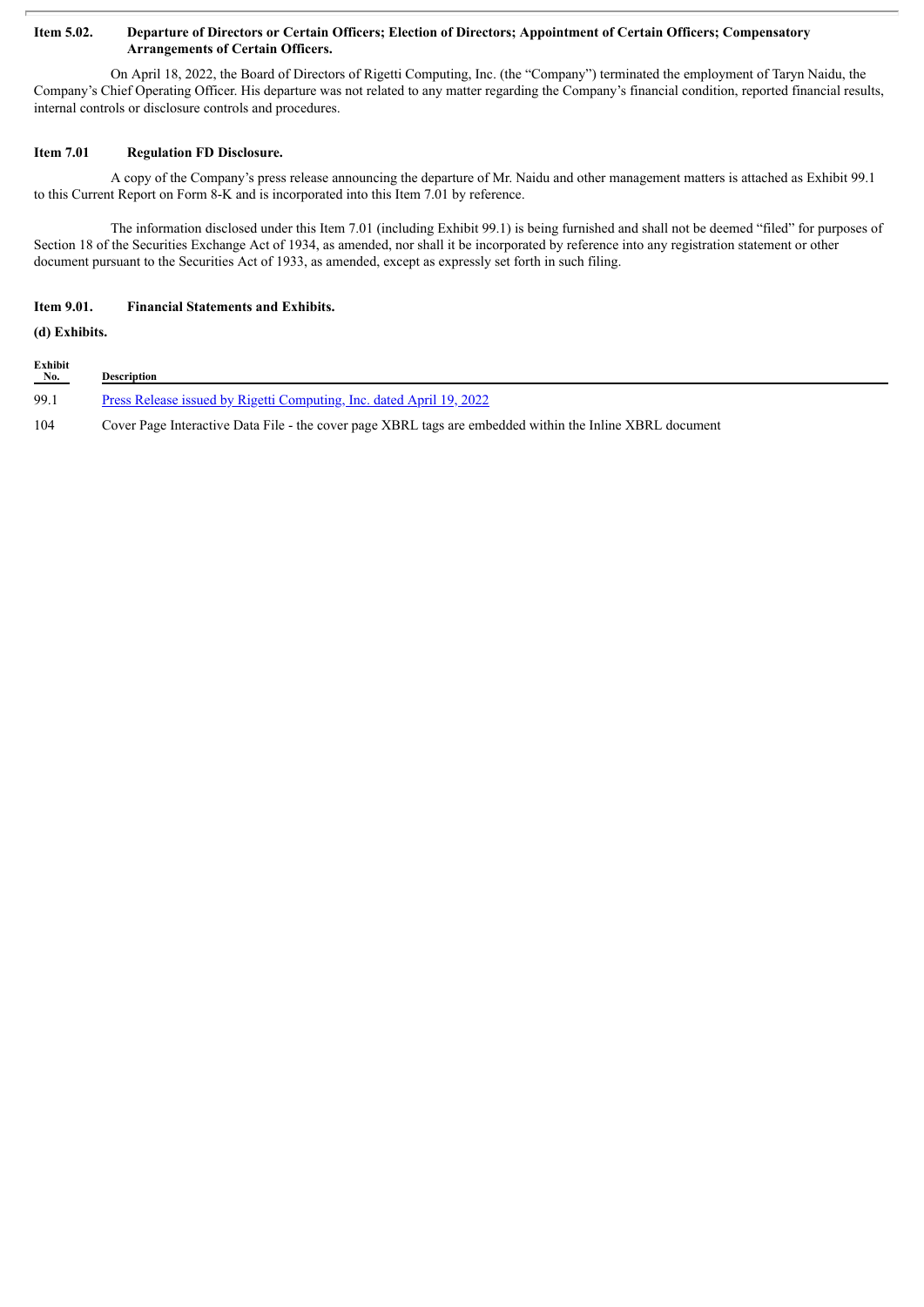## **SIGNATURES**

Pursuant to the requirements of the Securities Exchange Act of 1934, the registrant has duly caused this report to be signed on its behalf by the undersigned hereunto duly authorized.

Dated: April 19, 2022

# **RIGETTI COMPUTING, INC.**

By: /s/ Chad Rigetti

Chad Rigetti Chief Executive Officer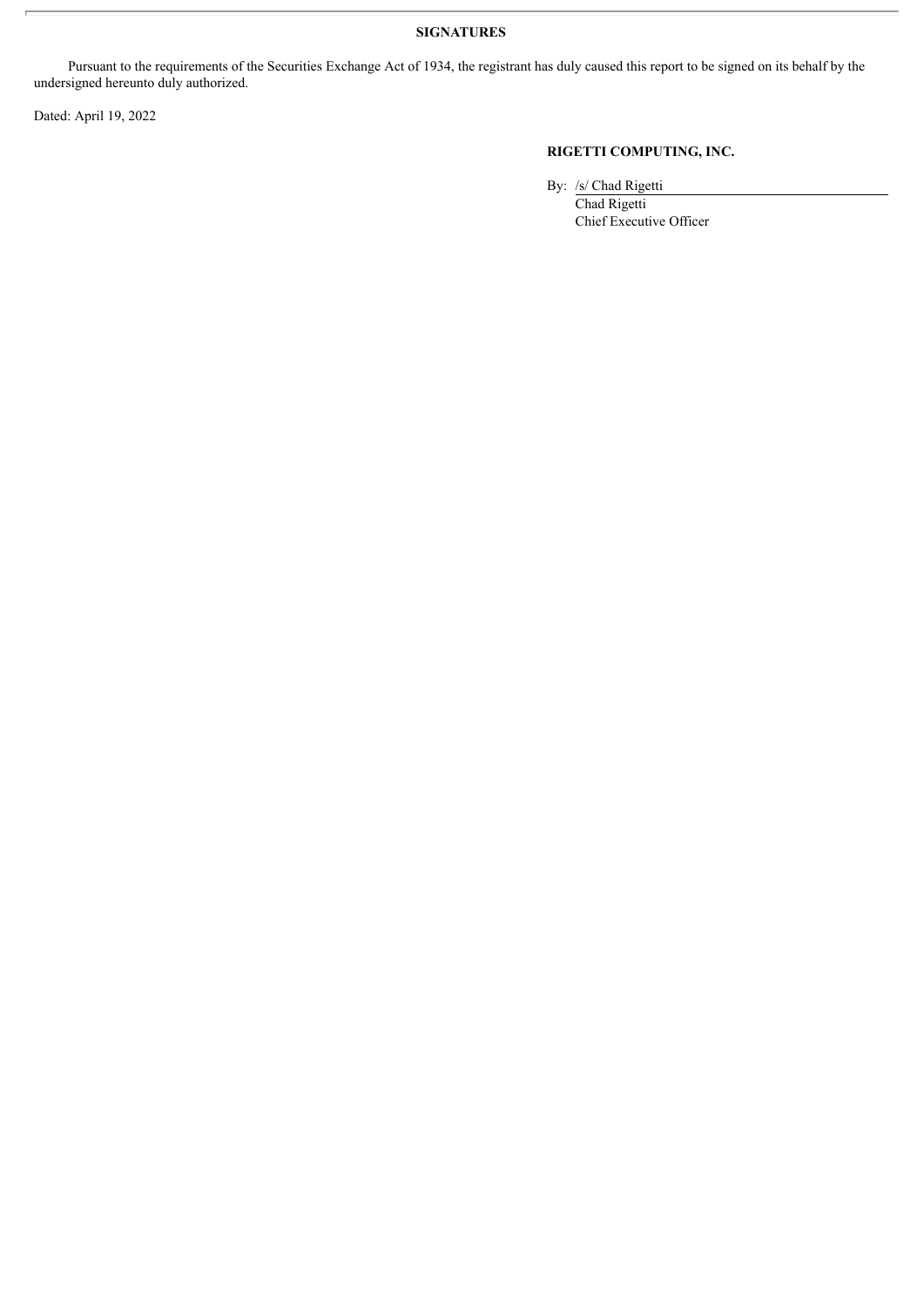#### **Rigetti Computing Announces COO Leadership Transition**

<span id="page-3-0"></span>Berkeley, Calif., April 19, 2022 — Rigetti Computing, Inc. ("Rigetti" or "the Company") (NASDAQ: RGTI), a pioneer in hybrid quantum-classical computing systems, today announced that Taryn Naidu, who had served as Chief Operating Officer, is no longer with the Company. Mr. Naidu's departure is not related to any matter regarding the Company's financial condition, reported financial results, internal controls or disclosure controls and procedures.

The Company recently has made several key hires, deepening its expertise and leadership in finance, go-to-market, operations, security, and talent management, and does not have immediate plans to name a replacement Chief Operating Officer. Mr. Naidu's responsibilities will be assumed by current leadership, including Brian Sereda, Chief Financial Officer; Greg Peters, Chief Revenue Officer; Jackie Kaweck, SVP Human Resources; and Lou DeSorbo, Chief Security Officer.

"We continue to build a world-class leadership team in our pursuit of creating an iconic category-defining company," said Chad Rigetti, Founder and CEO. "We are excited for our next phase of growth as we focus on bringing powerful new quantum processors to market through our Quantum Cloud Services platform and unlocking high-impact applications for enterprise and government customers. We look forward to updating the investment community on our progress during our first quarter earnings call planned for mid-May."

### **About Rigetti**

Rigetti is a pioneer in full-stack quantum computing. The Company has operated quantum computers over the cloud since 2017 and serves global enterprise, government and research clients through its Rigetti Quantum Cloud Services platform. The Company's proprietary quantum-classical infrastructure provides ultra-low latency integration with public and private clouds for high-performance practical quantum computing. Rigetti has developed the industry's first multi-chip quantum processor for scalable quantum computing systems. The Company designs and manufactures its chips in-house at Fab-1, the industry's first dedicated and integrated quantum device manufacturing facility. Rigetti was founded in 2013 by Chad Rigetti and today employs more than 160 people with offices in the United States, U.K. and Australia. Learn more at www.rigetti.com.

#### **Forward looking statements**

Certain statements in this communication may be considered forward-looking statements, including but not limited to, responsibilities in connection with the management of the Company's business and operations, including the Company's hiring plans; the Company's growth; the Company's ability to bring powerful new quantum processors to market through its Quantum Cloud Services platform and unlock high-impact applications for enterprise and government customers; and other statements that are not historical facts. Forward-looking statements generally relate to future events and can be identified by terminology such as "pro forma," "may," "should," "could," "might," "plan," "possible," "project," "strive," "budget," "forecast," "expect," "intend," "will," "estimate," "anticipate," "believe," "predict,"